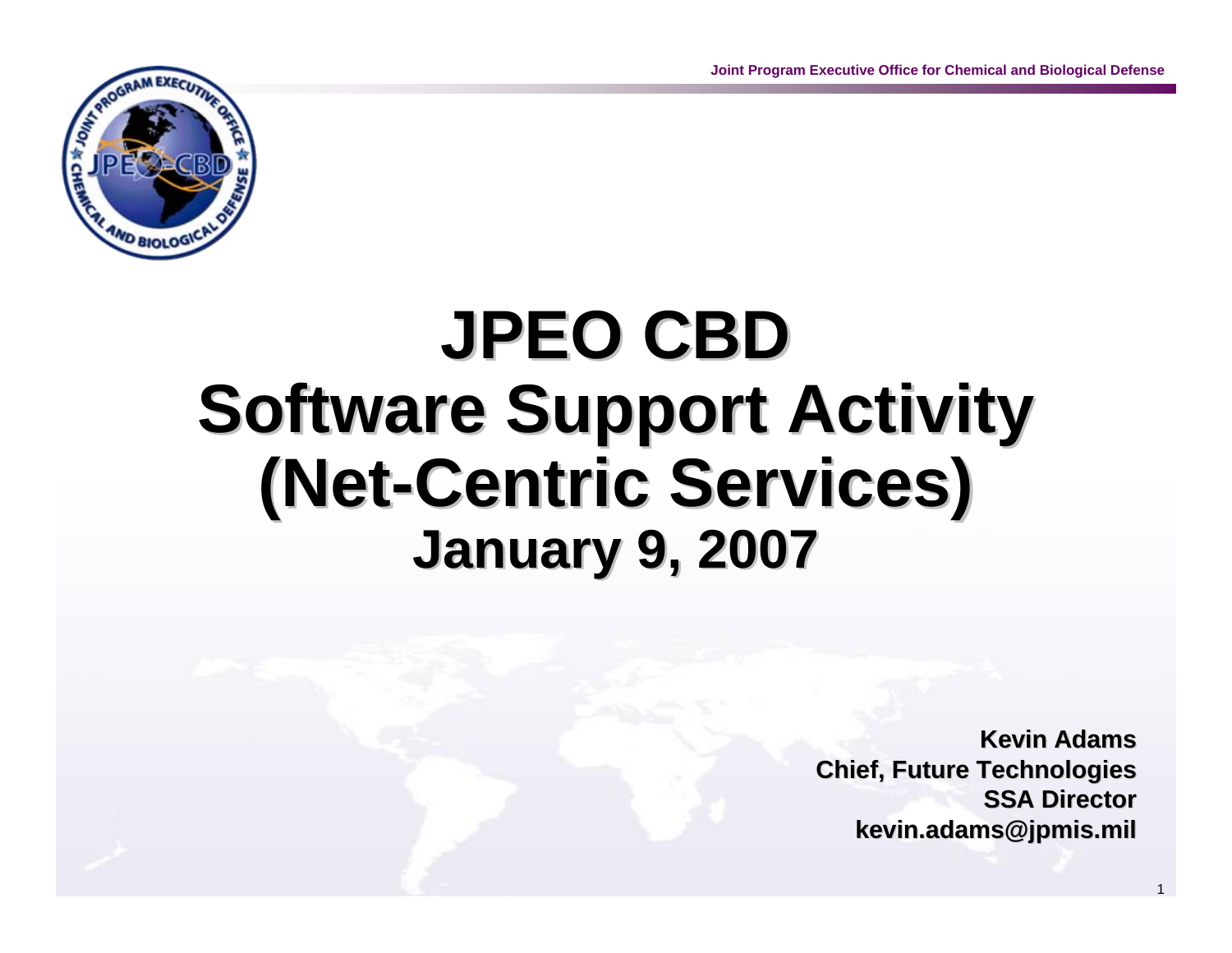

# **Agenda**

- **1. SSA Overview**
- **2. GIG and Net-Centric Issues**
	- **C2 Transition to SOA**
	- **Migration Strategy**
- **3. How Do We Meet the Challenge**
- **4. Leveraging Activities**
- **5. Road Ahead**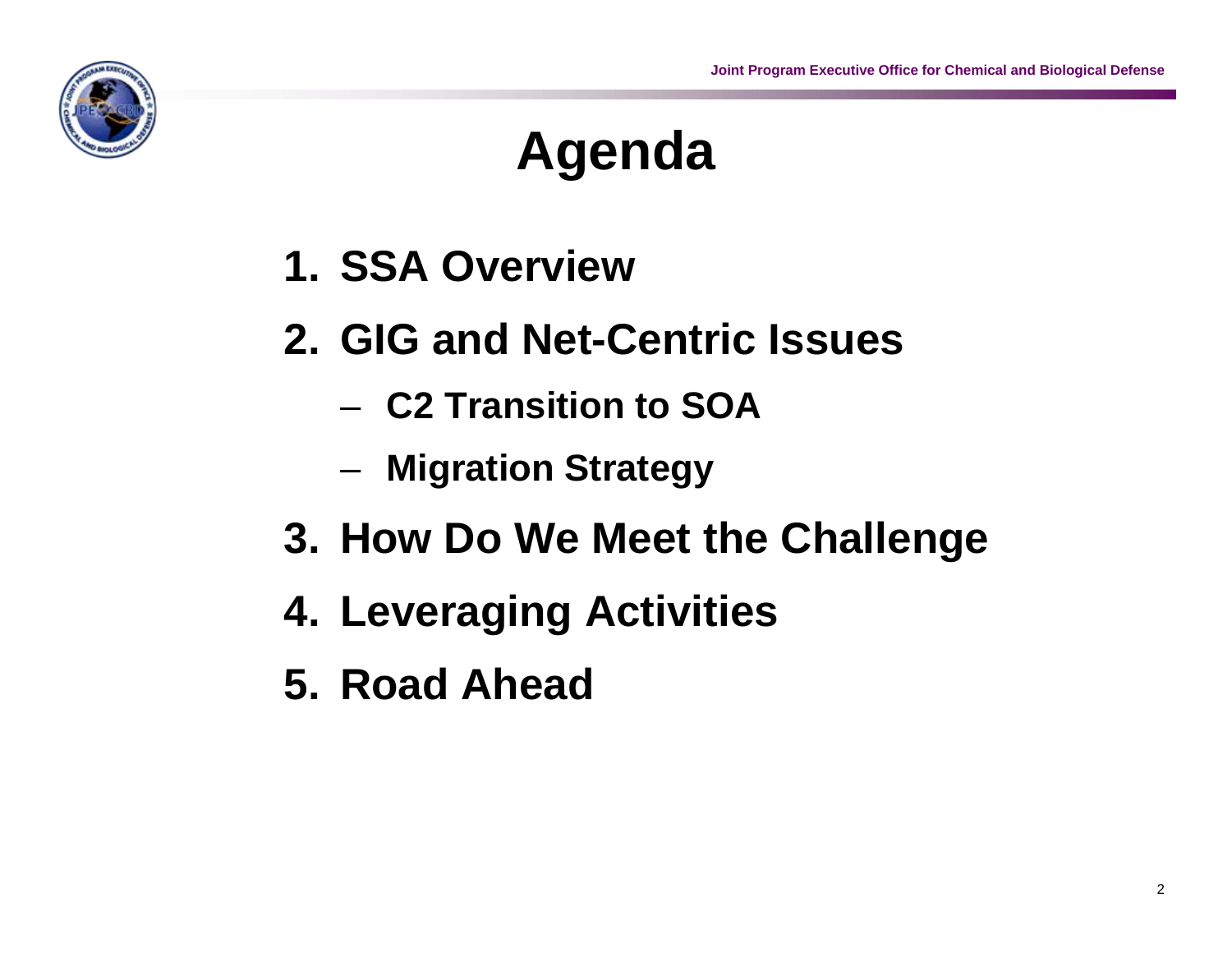

## **CBRN-SSA Vision**



#### *SSA WORKS TO REALIZE THE VISION OF NET-CENTRIC WARFARE -*

**Cost effective single point of contact for users (Customers, Developers, and Warfighters) to receive professional and timely assistance with all CBRN Defense program standards, interoperability, and supportability needs to ultimately facilitate the creation of more efficient, common, and consistently superior** *interoperable and integrated* **CBRN systems.**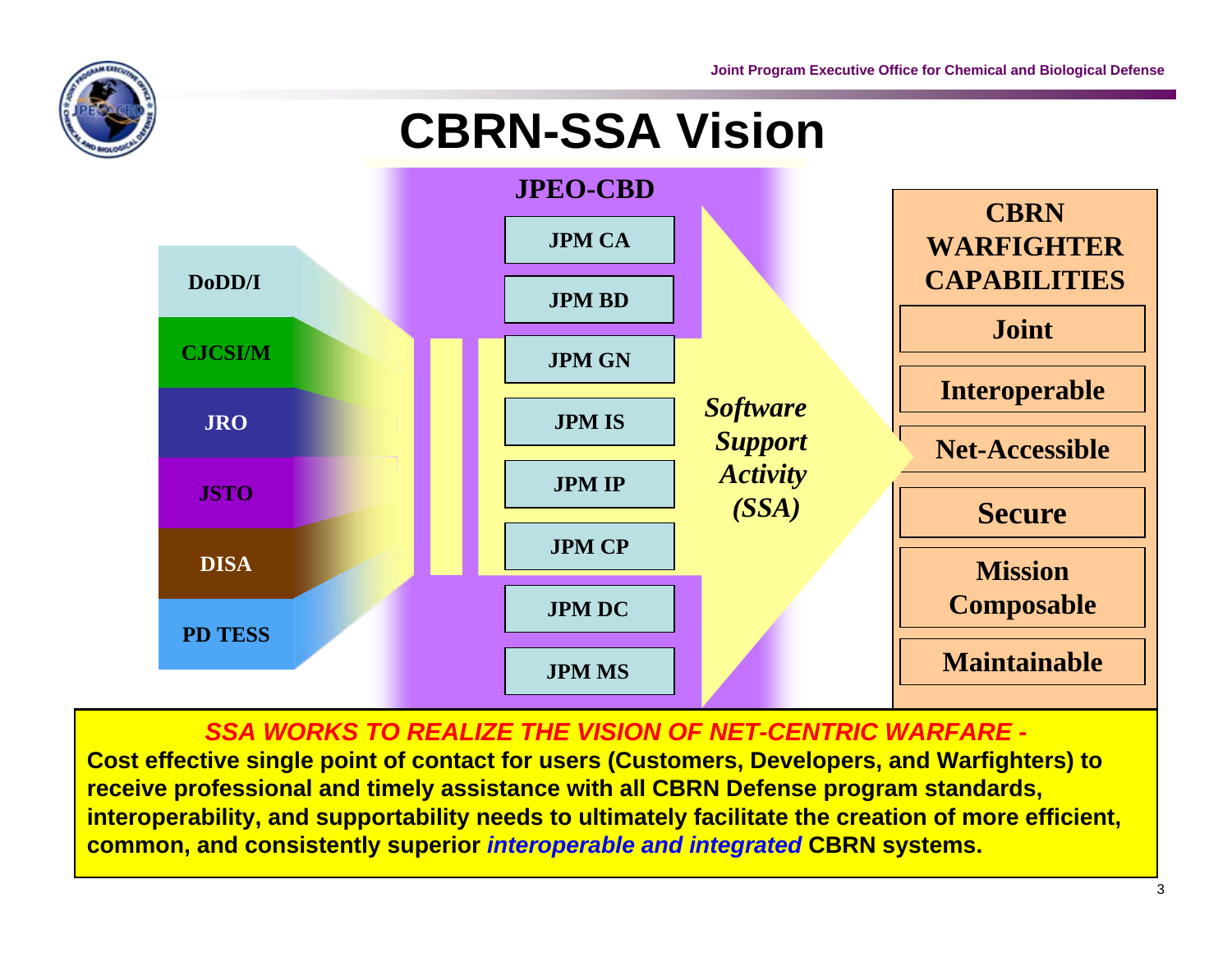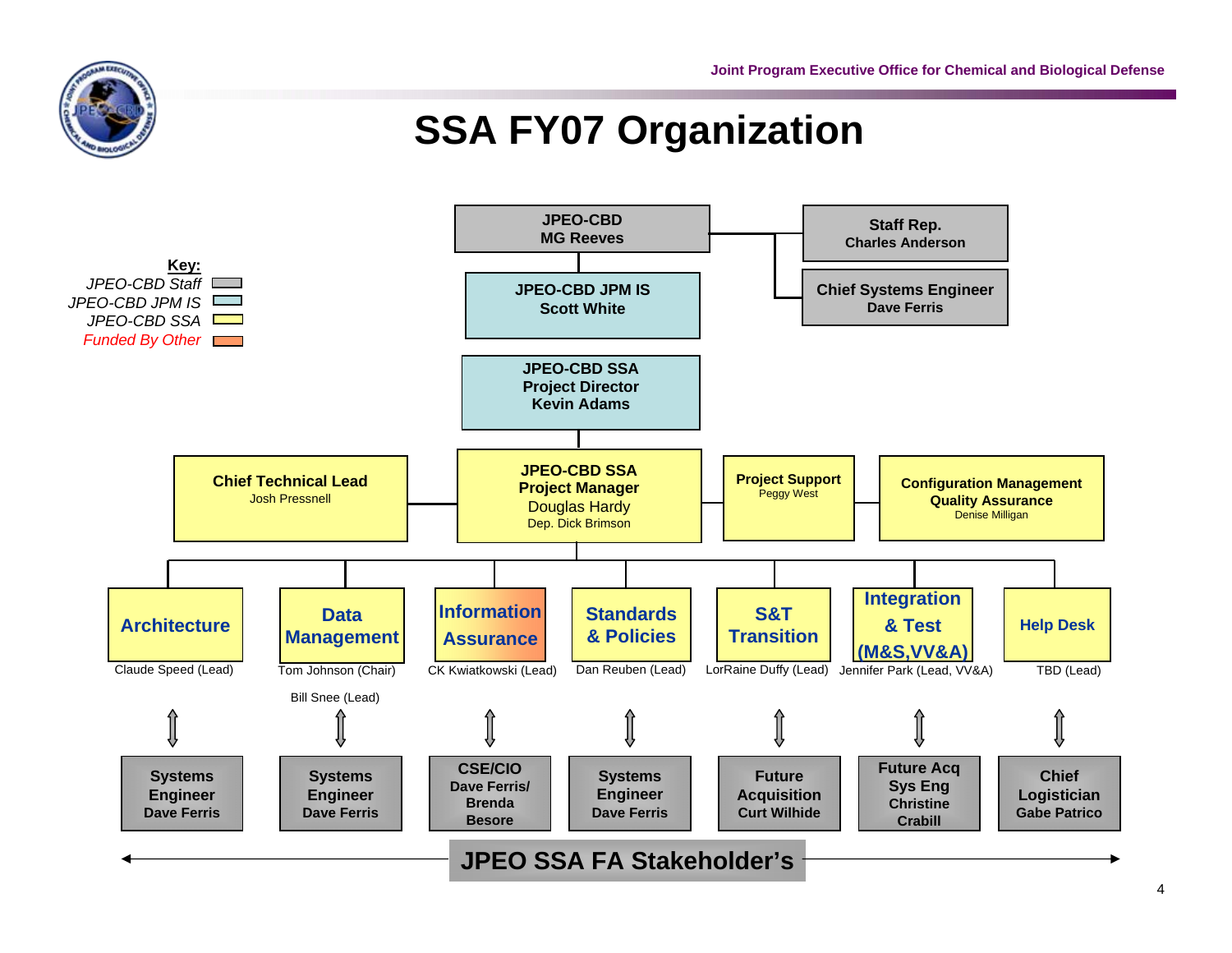

### **GIG Compliance**

- Compliance with the GIG means an information technology-based initiative or an acquisition program, throughout its lifecycle:
- Meets the [DoD Architecture Framework \(DoDAF\)](http://www.defenselink.mil/nii/doc/DoDAF_v1_Volume_I.pdf) requirements.
- Meets the Core Architecture Data Model (CADM) requirements for using/reusing architecture data.
- Meets the [DoD Information Technology Standards Registry \(DISR\)](https://disronline.disa.mil/DISR/index.jsp)  requirements in selecting technologies and standards.
- Meets the [DoD Net-Centric Data Strategy](http://www.defenselink.mil/nii/org/cio/doc/Net-Centric-Data-Strategy-2003-05-092.pdf) requirements and intent.
- Explicitly addresses net-centricity and determine the program's netcentric correspondence to key net-centric criteria (e.g., concepts, processes, services, technologies, standards, and taxonomy). (For further information see the Net-Centric Operations and Warfare Reference Model (NCOW RM) Compliance Assessment Methodology (Draft) - found on the [GIG Architecture w](https://disain.disa.mil/ncow.html)ebsite).
- Meets the broad requirements set forth in the GIG Capstone Requirements Document.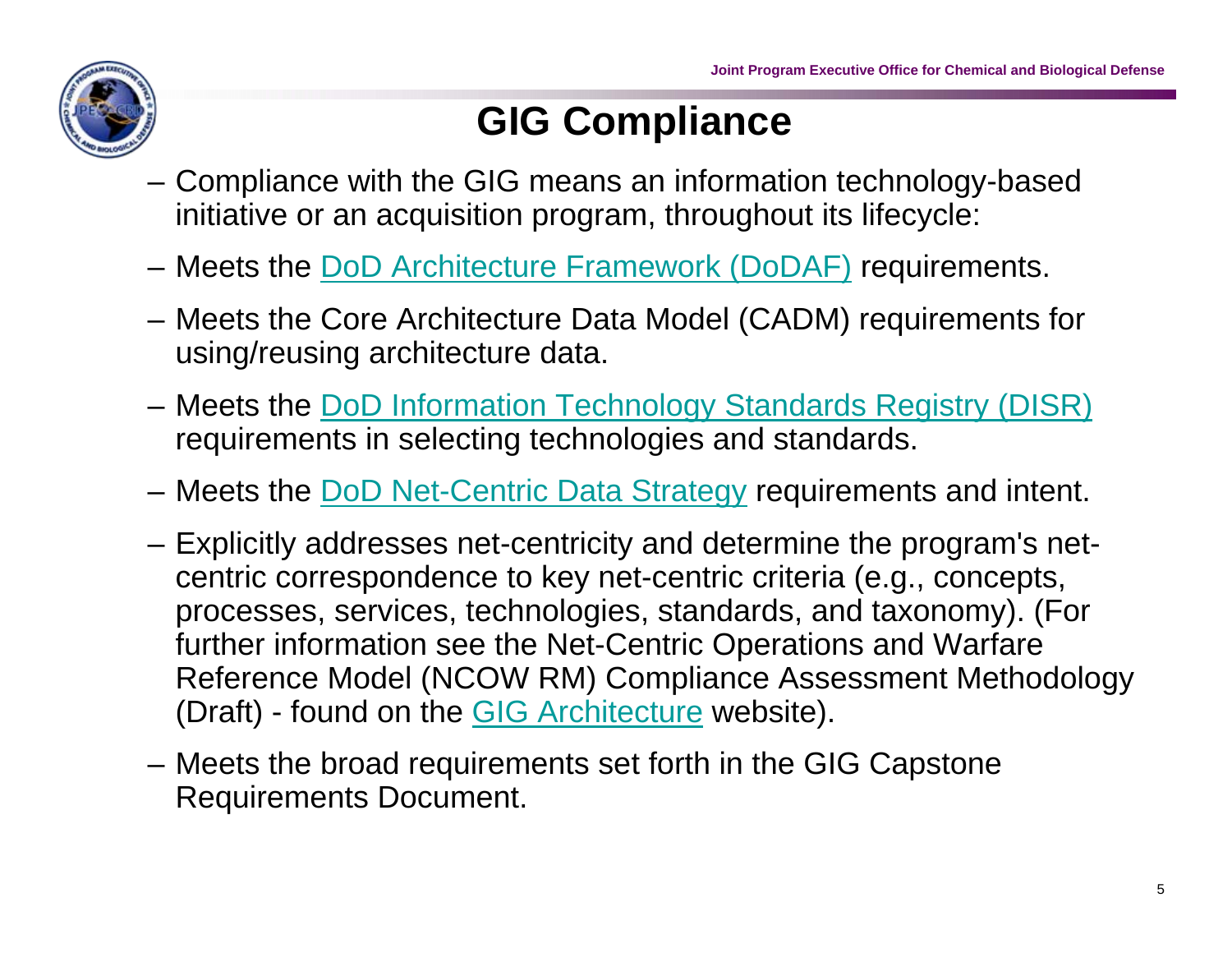

### **\*NCOW RM**

• The [NCOW RM](http://www.deskbook.osd.mil/dag/GuideBook/IG_c7.2.1.4.asp) is focused on achieving net-centricity. Compliance with the NCOW RM translates to articulating how each program approaches and implements net-centric features. Compliance does not require separate documentation; rather, it requires that program managers and Sponsors/Domain Owners address, within existing architecture, analysis, and program architecture documentation, the issues identified by using the model, and further, that they make explicit the path to net-centricity the program is taking.

### \*Net-Centric Operational Warfare Reference Model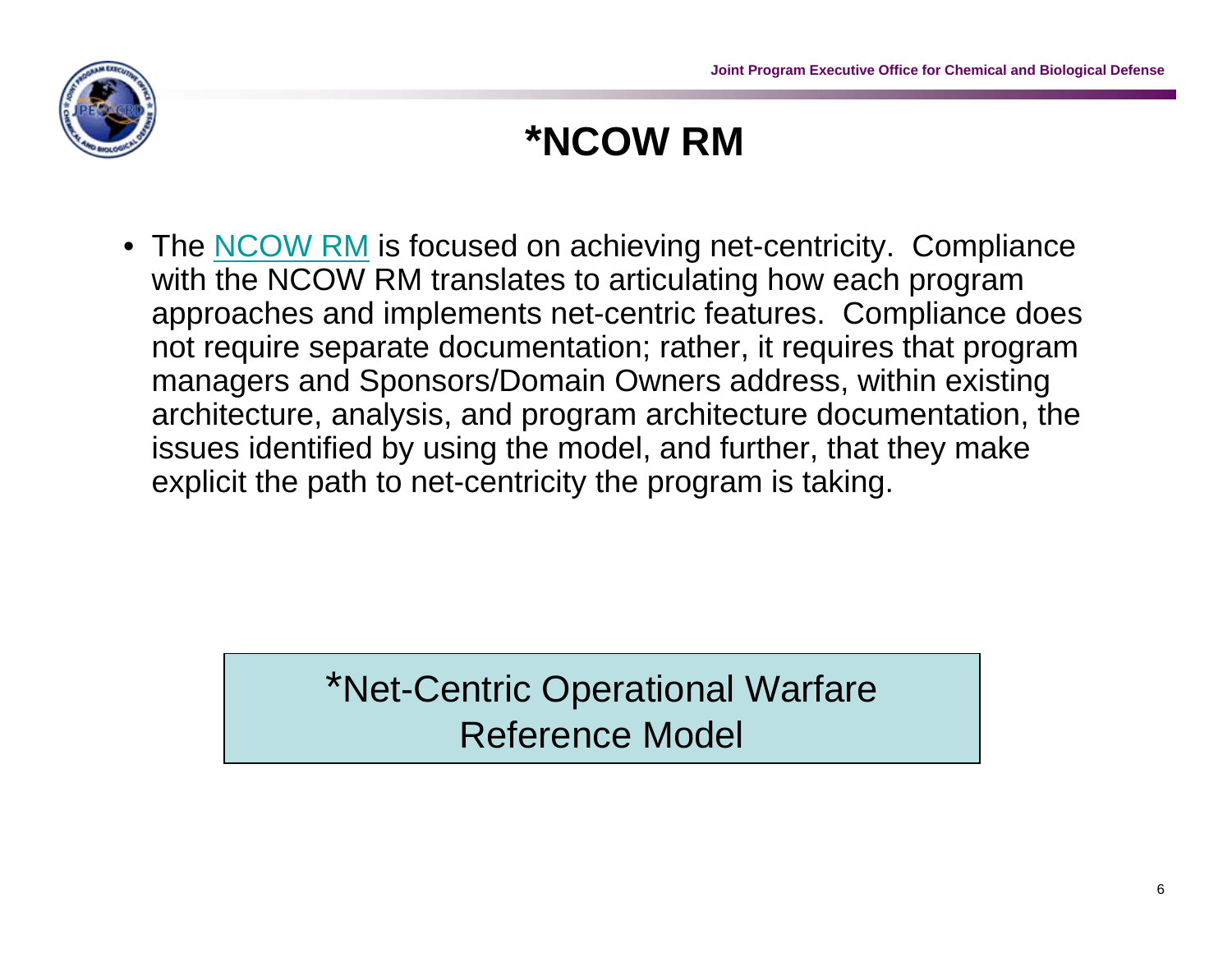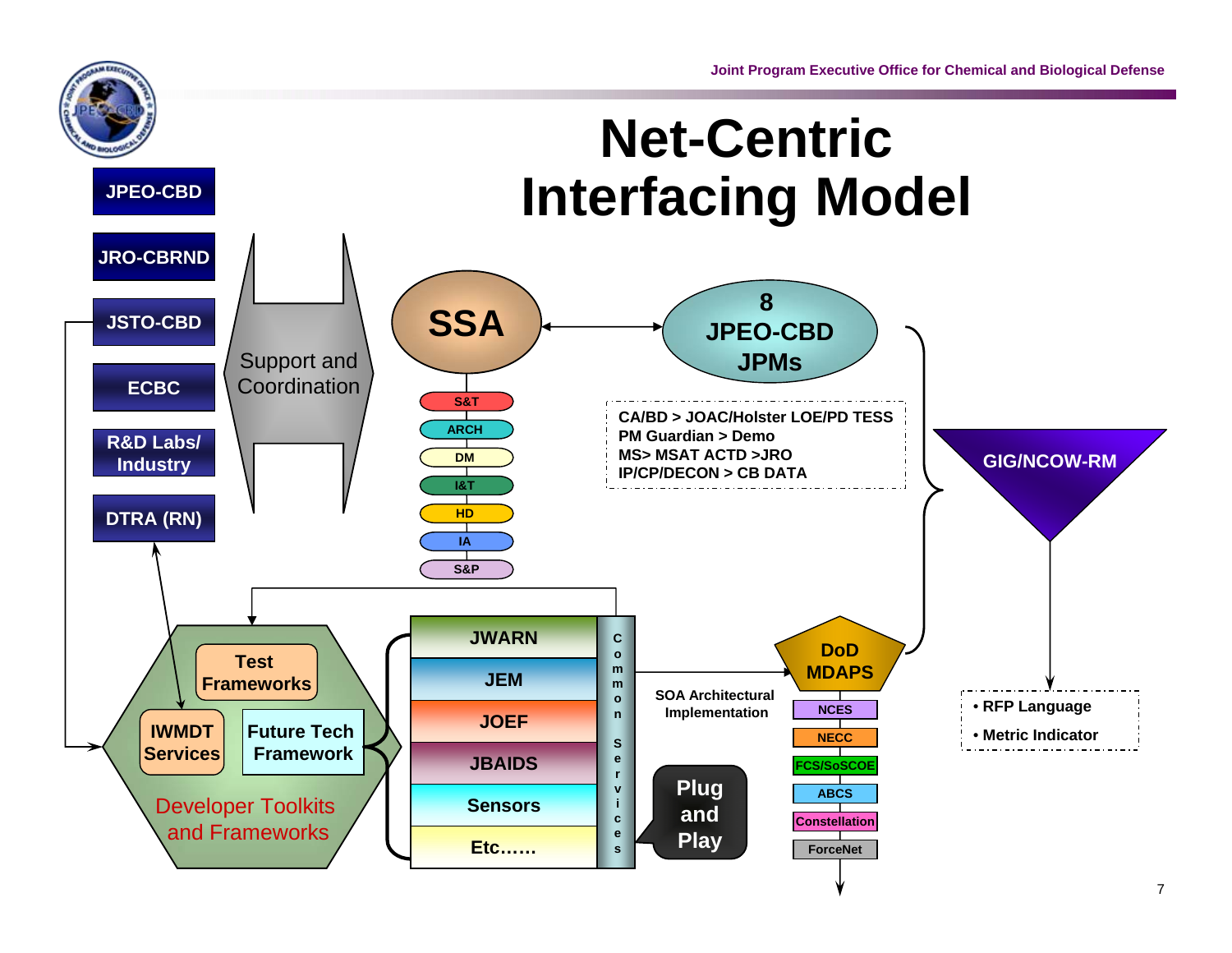

### **Net-Centricity – What We Need to Know**

- **Each of the Services are migrating to SOA**
	- **ForceNet, FCS/SoSCOE, and Army Enterprise Architecture (AEA), Constellation NECC/NCES**
- **Enterprise Services are being defined** 
	- **Data**
	- **Security**
	- **User interfacing standardization**
- **CBRN capabilities need to be modular and plug into various networks easily** 
	- **Plug and Play**
	- **Composeable**
	- **Scalable**
- **MDAP will drive the Architecture**
	- **C2 Systems will have open Architecture and Standards**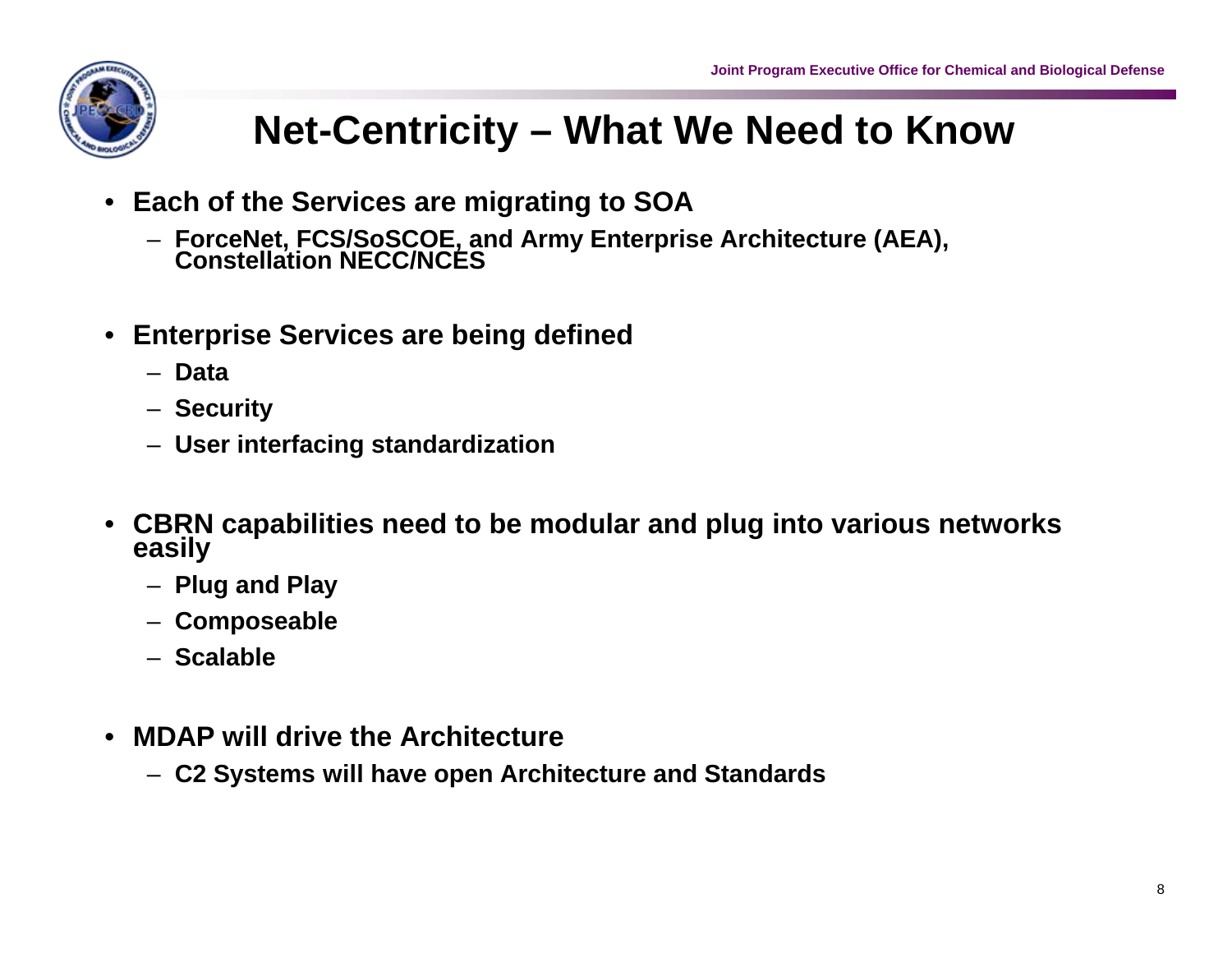

### **MDAP Integration**

### **Will require expertise and understanding of the following:**

- **Systems and Software Analysis, Architecture, Engineering, and Evaluation**
- **Networking of Sensors and Systems**
- **Distributed Web-Based Sensors**
- **Net-centric computing and network algorithms**
- **CBRN Sensor Emulation**
- **C4ISR / C2**
- **Data Modeling (CBRN Data Model and XML Schema)**
- **Service Oriented Architectures**
- **Expert Systems, Intelligent Agents, Distributed and Parallel Computing**
- **Embedded systems**
- **Real-Time Systems**
- **Networked Communications (wireless and wired)**
- **Modeling and Simulation (Expertise, Tools, Technology, Frameworks, Standards)**
- **Information Assurance Planning, Strategies, Process, Policy and Execution, and System Security Accreditations**
- **Standards and Interfaces for Models, Information Systems, and Sensors**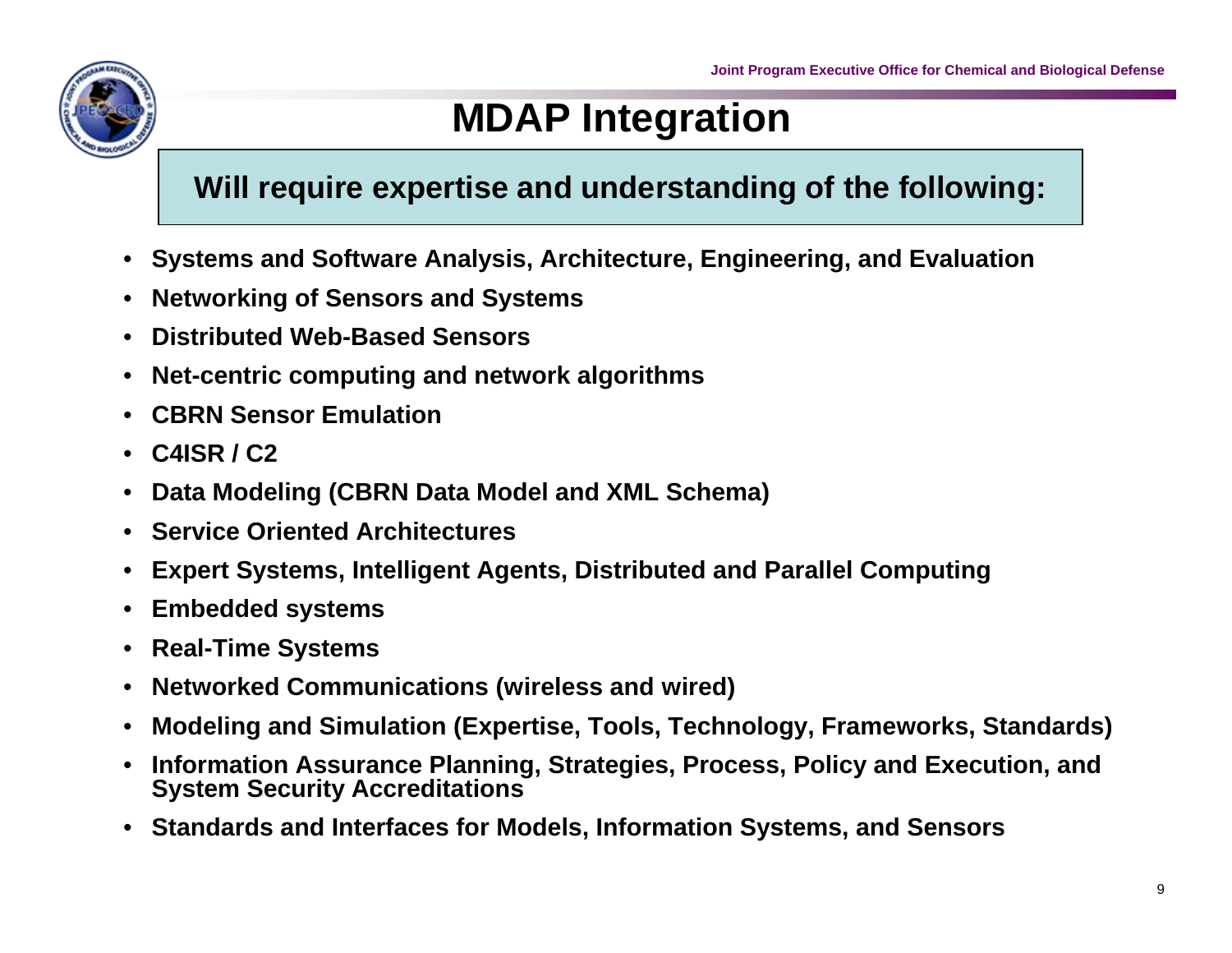**Joint Program Executive Office for Chemical and Biological Defense**



# **How Do We Meet the Challenge?**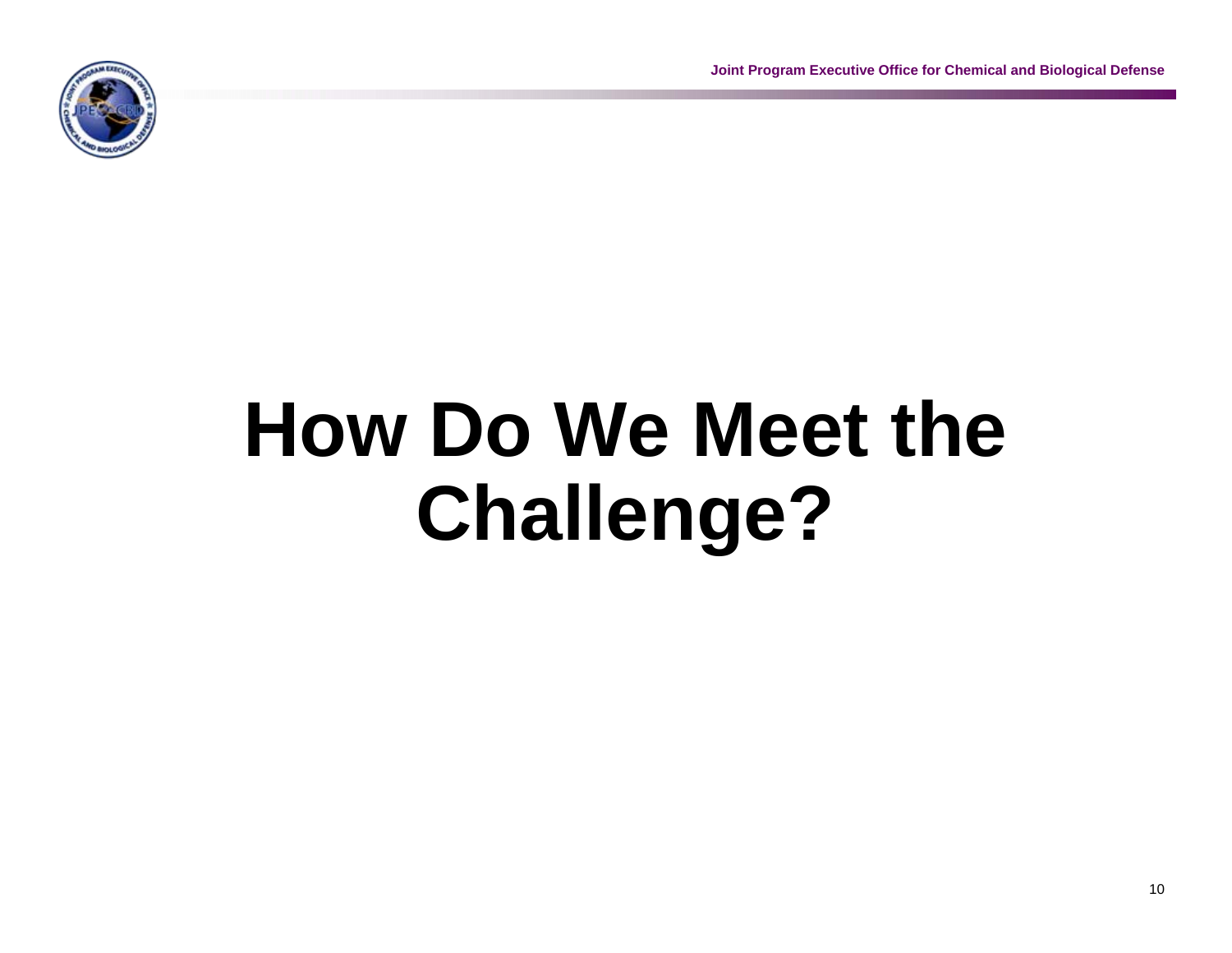



**Networked** CBRN Net-Centric COPs enabled by JPM Information Systems, NCES and NECC…





CBRN Warning, Reporting, Alerting, Plans, Course of Action, CBRN Status and Readiness



**Echelons and on all Platforms for Mission Effectiveness!Echelons and on all Platforms for Mission Effectiveness!**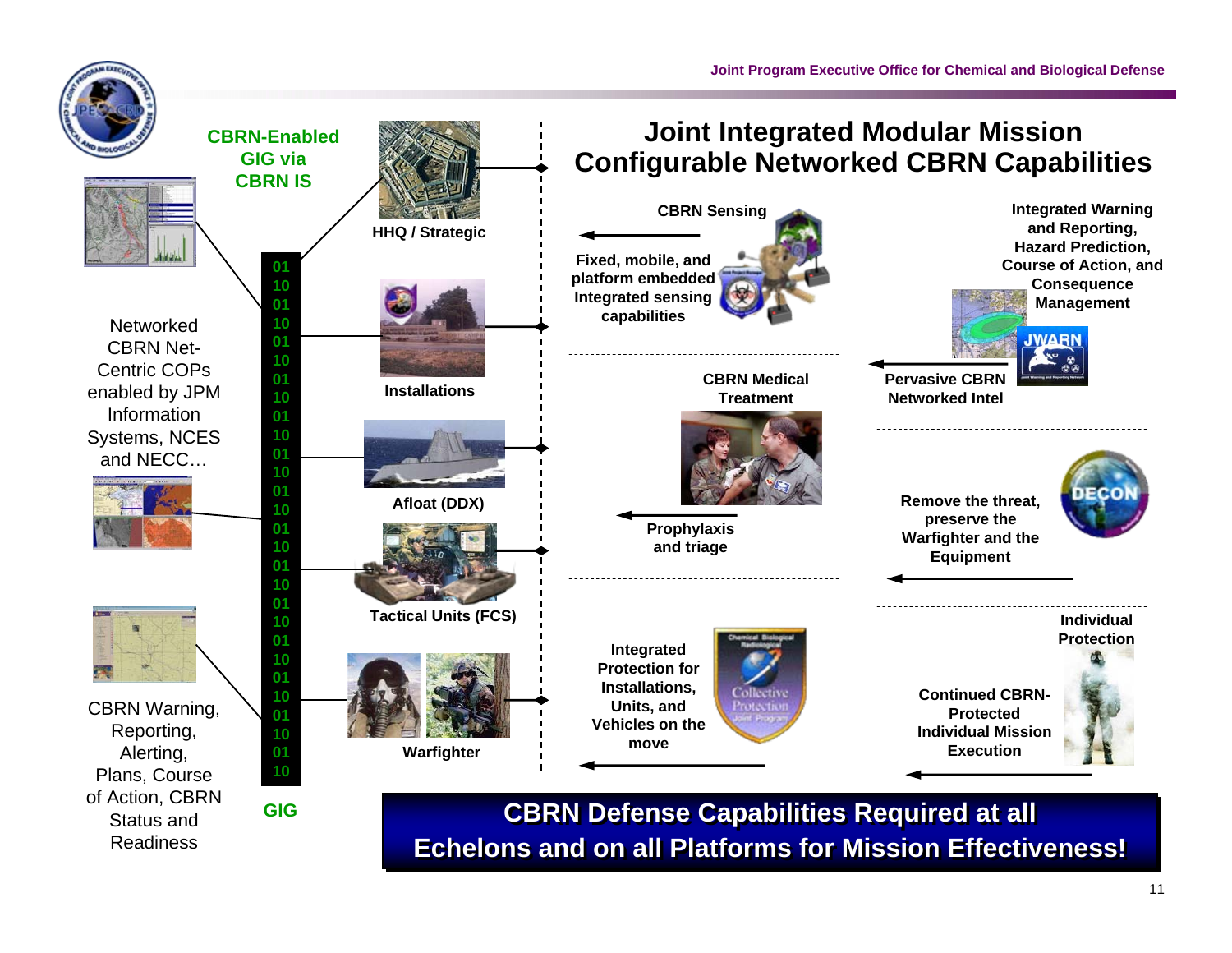

## **CBRN Data Model Supports Net-Centric Data Strategy**

- **Enables the grouping of services to create a system of systems**
- **Defines common data elements when creating a web service**
- **Used to make CBRN data discoverable and accessible**
- **Eliminates point-to-point interface development**
- **Used to Create the CBRN XML Schema**
- **Reusable data definitions**
- **Shortens System Development Time**
- **Facilitates Reuse of System Components**
- **Allows for investment in component improvement versus component reinvention**
- **Requires sustainment under POR purview**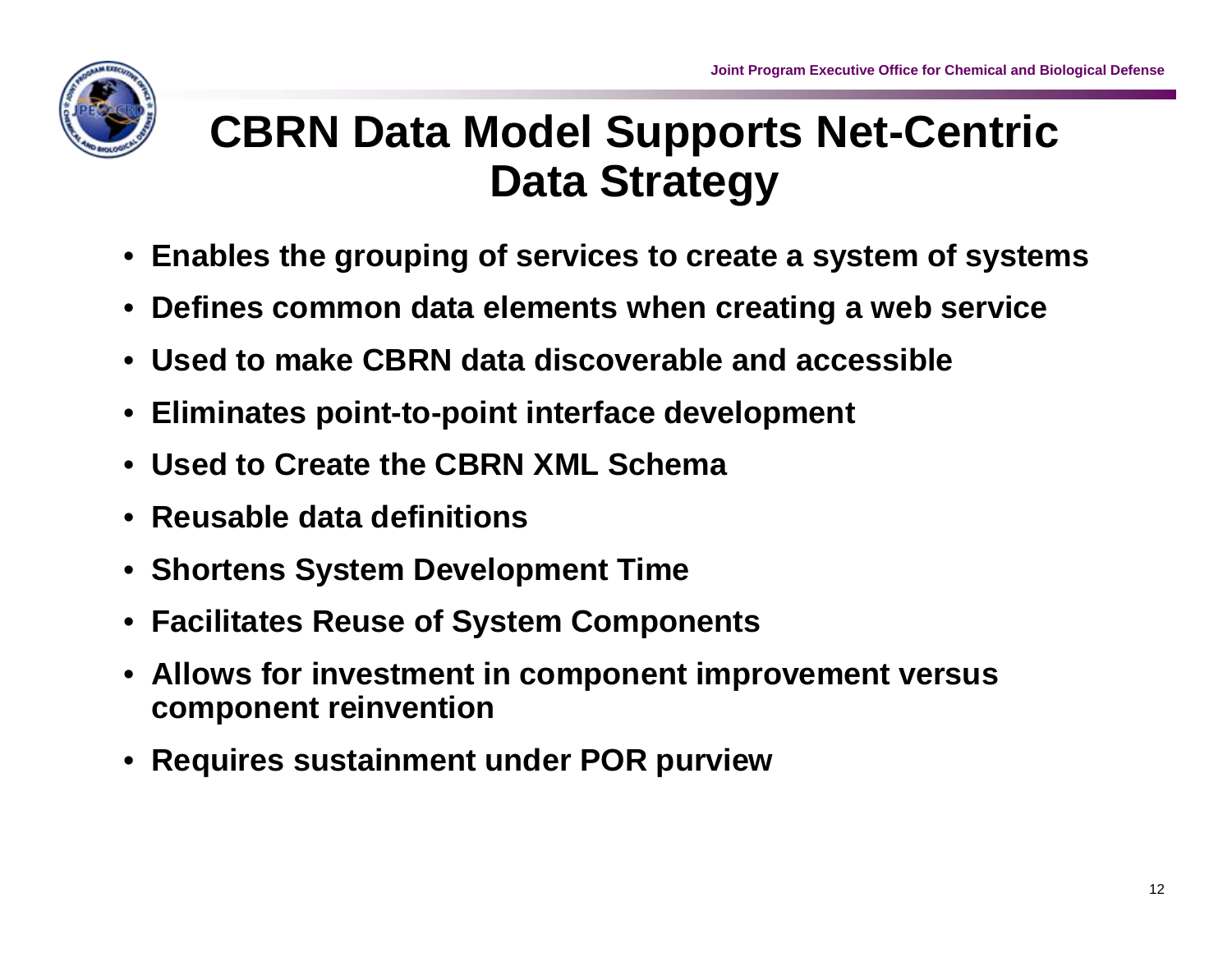![](_page_12_Picture_1.jpeg)

### **Current S&T Efforts Supporting Common Services**

- **JSTO Sponsored Shared Common Operating Picture (COP) for HLS and HLD**
	- **Integrated shared COP capabilities for HLS/HLD** 
		- **Mostly message integration**
		- **JEM proxy**
	- **Currently in phase 2**
- **JSTO Sponsored Common CBRN Software Services**
	- **A common framework to support Net-Centric Components and Services environments.**
		- **NCES, NECC, SoSCOE, ForceNet e.g.**
- **NECC & NCES pilots**
	- **Awaiting Approval**
- **Program risk reduction pilots and LOEs**
	- **JCID on a Chip (JoaC)**
	- **COE decoupling pilots**
	- **Technical decision pilots**
	- **Holster LOE (JPEO-CBD initiative)**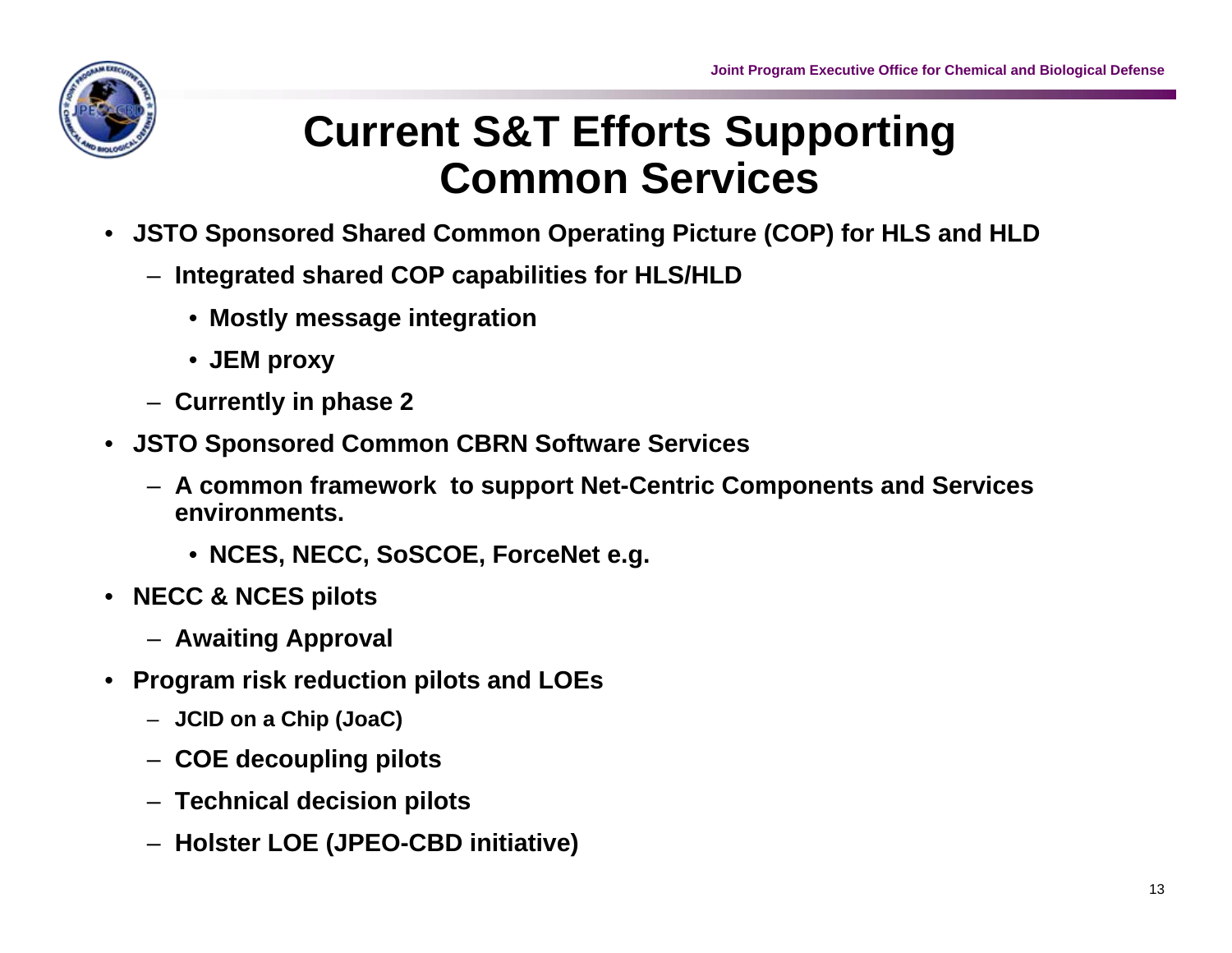![](_page_13_Picture_0.jpeg)

#### **GIG (NCES, NECC, …) IWMDT/CBRN CoreCBRN Tools CBRN Applications (JEM, JWARN, JOEF) ESMOperational Effects Environmental Sensor Management Weapon Information Facility Information CollaborationApplication Discovery Security VISer Assistance Assistance Storage CBRN Modeling MediationMessaging GIG Applications CORE CBRN ServicesCore Enterprise Services GUI ToolkitSecurity GIS/Mapping Application Framework: GUI FrameworkIWMDT/CBRN Enterprise Framework Core Services: Persistence/Database Messaging/Alerts Portal/PortletsWeb Services Interface Adapters RSS Publish/Subscribe Service Orchestration Database Synch/Replication System Monitors Load Balancers Common application framework for developing netcentric applications Applications build to core services that isolate applications from deployment environmentsProposed Leveraging Activities - Tech Base Architecture**

**Joint Program Executive Office for Chemical and Biological Defense**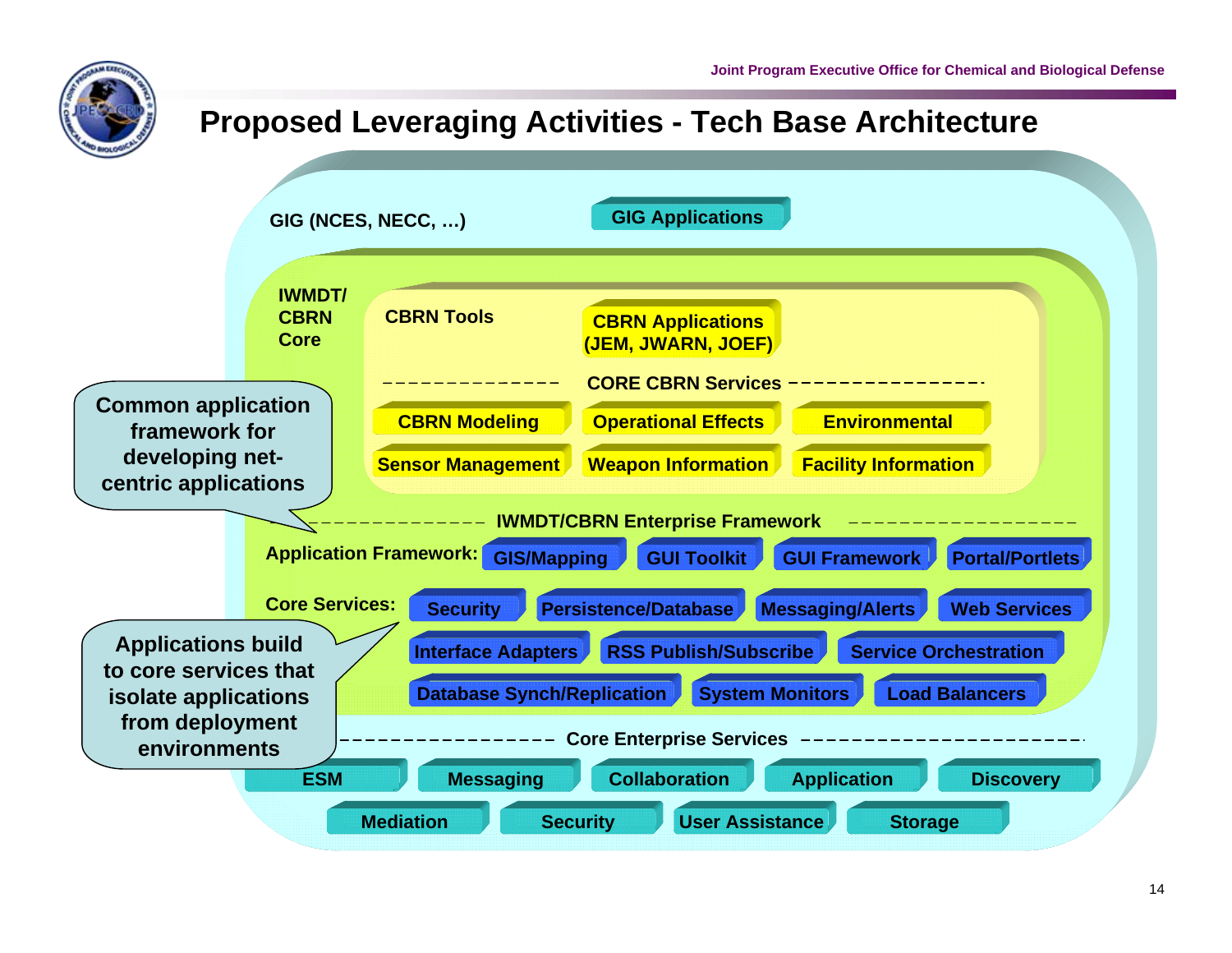![](_page_14_Picture_1.jpeg)

# **Leveraging JPM IS Integrated Product Vision**

**Provide CBRN products in a timely and efficient manner to the warfighter and first responder**

- **Integrated family of products**
- **Single integrated user interface to all services**

![](_page_14_Figure_6.jpeg)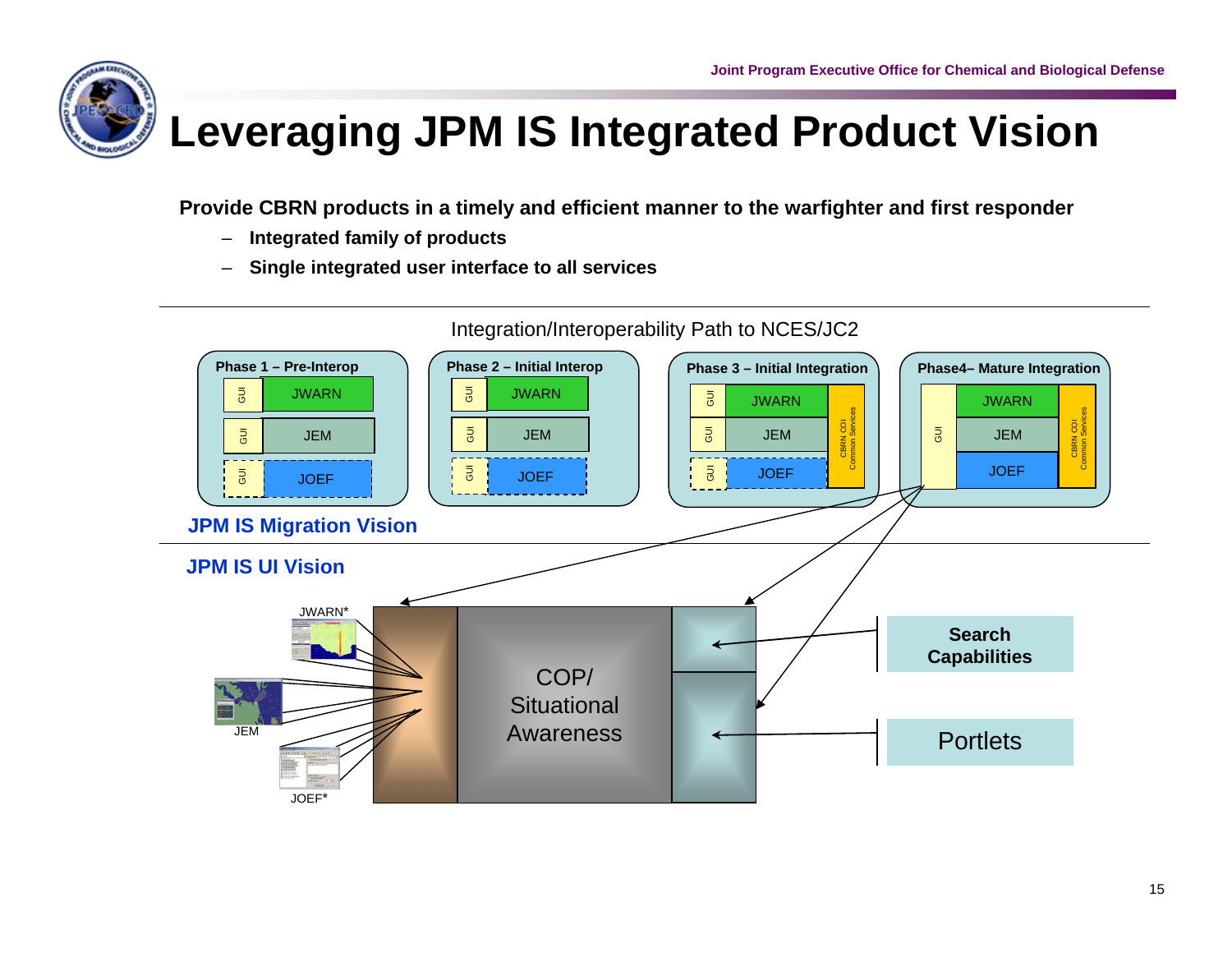**Joint Program Executive Office for Chemical and Biological Defense**

![](_page_15_Picture_1.jpeg)

### **Maximize Re-Use at all Levels**

![](_page_15_Figure_3.jpeg)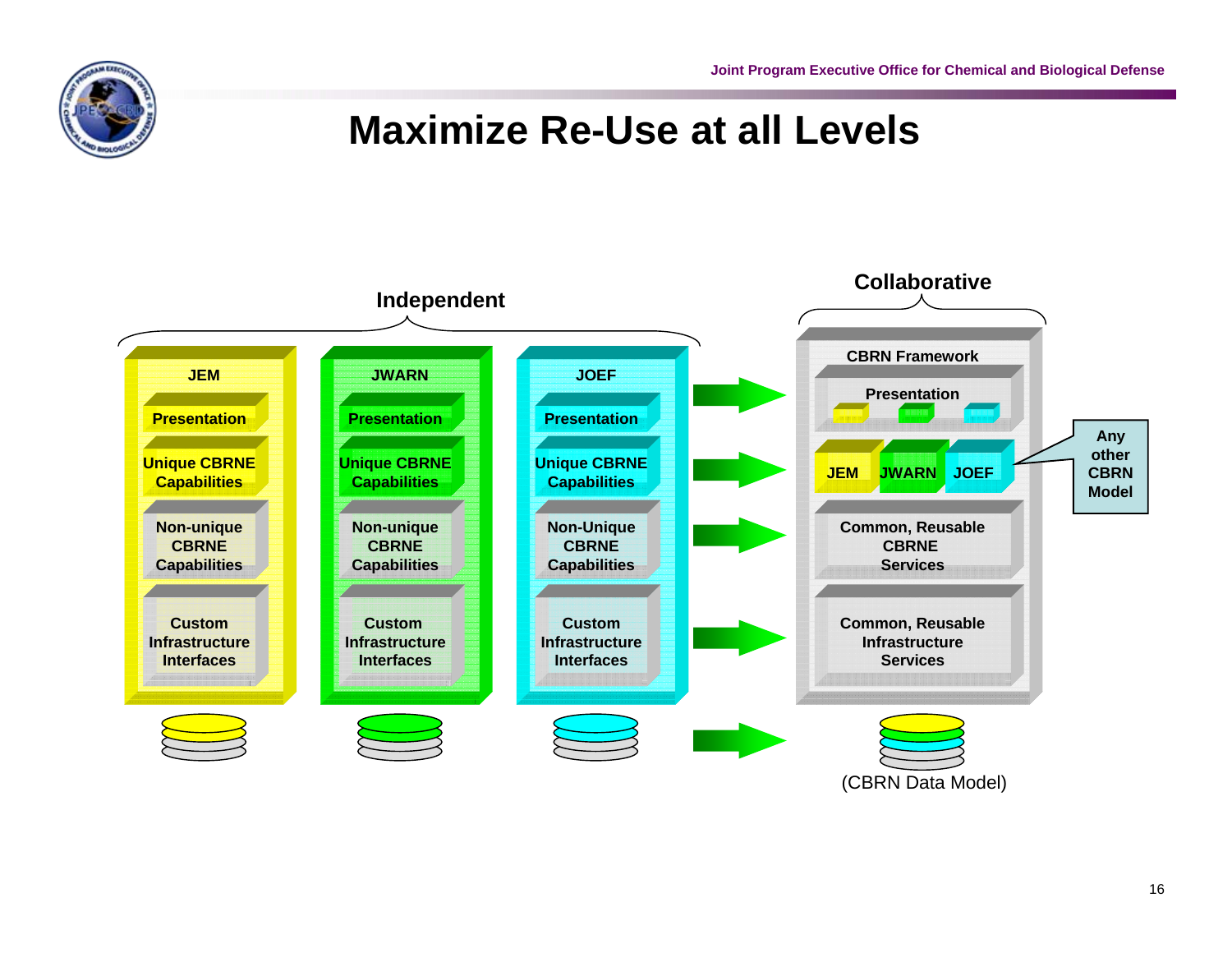![](_page_16_Picture_1.jpeg)

# **Road Ahead for a Common CBRN Framework**

- **Review Message Sharing Requirements**
	- **Mediation service for Message conversion**
	- **Architecture for message converters and parsers**
- **Implement a Common GIS Framework**
	- **Same code base to; WebCOP, C2PC, Googlemaps, JWC.**
- **Put in Place an Open Architecture Approach to Integration**
	- **Allows decoupled messaging**
	- **Middleware agnostic**
	- **Insulation of program development cycles from others**
- **Open Architecture approach for Sensor Integration**
	- **Common front end to JWARN to allow multiple sensor networks**
- **Support Common Net-Centric Services**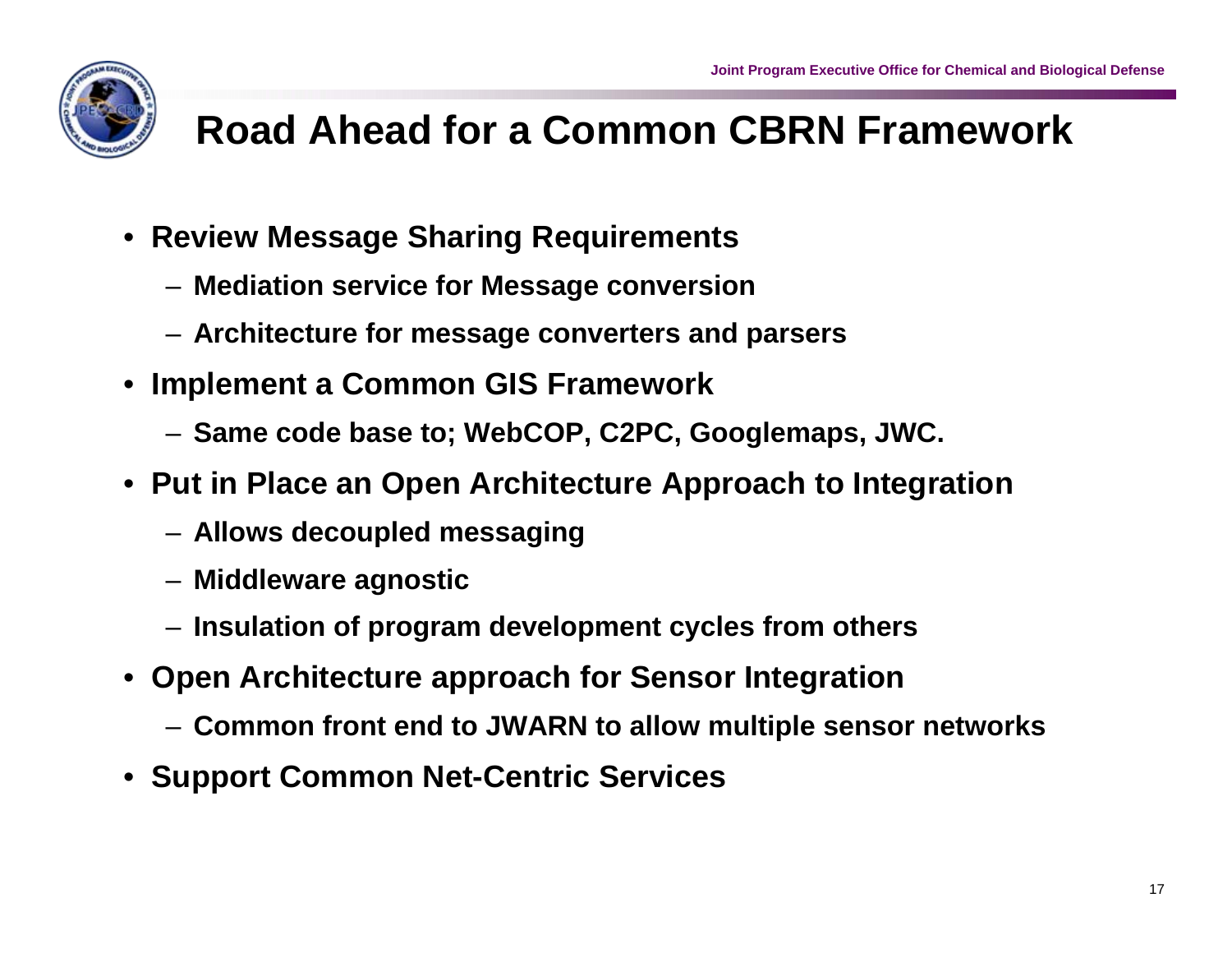![](_page_17_Picture_1.jpeg)

### **SSA Goals**

- **Need to reduce lifecycle cost of JPEO-CBD products and artifacts as they relate to MDAP integration and interoperability.**
- **Increase collaboration and coordination in the CBRN development community.**
- **Maximize flexibility, reuse, and portability of software components.**
- **Reduce interfacing (outward looking) software for each POR.**
- **Align Tech Base under a SOA to transition to the user/warfighter product faster and cheaper.**

### **Impacts SENSE/SHAPE/SHIELD/SUSTAIN**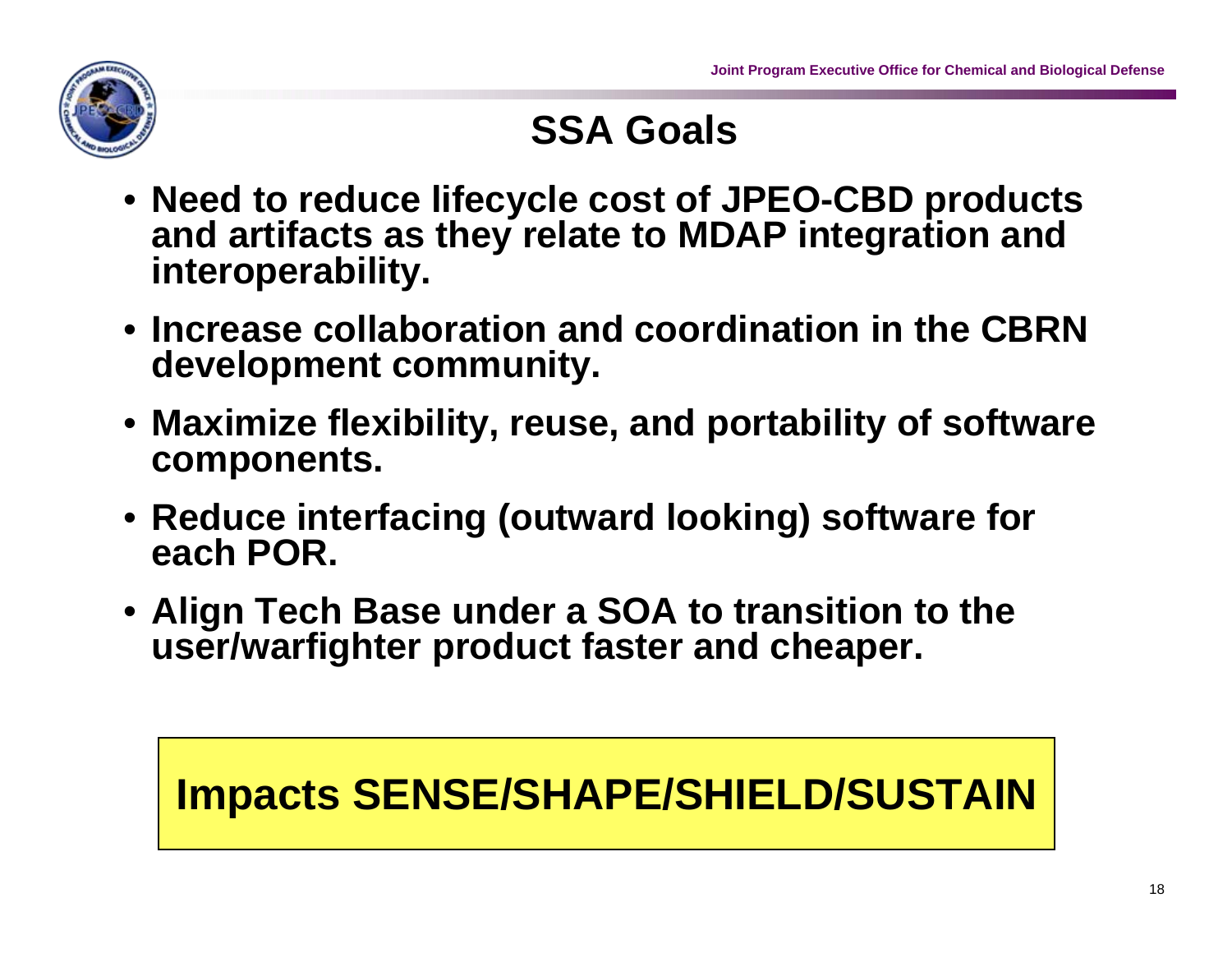**Joint Program Executive Office for Chemical and Biological Defense**

![](_page_18_Picture_1.jpeg)

# **BACKUPS**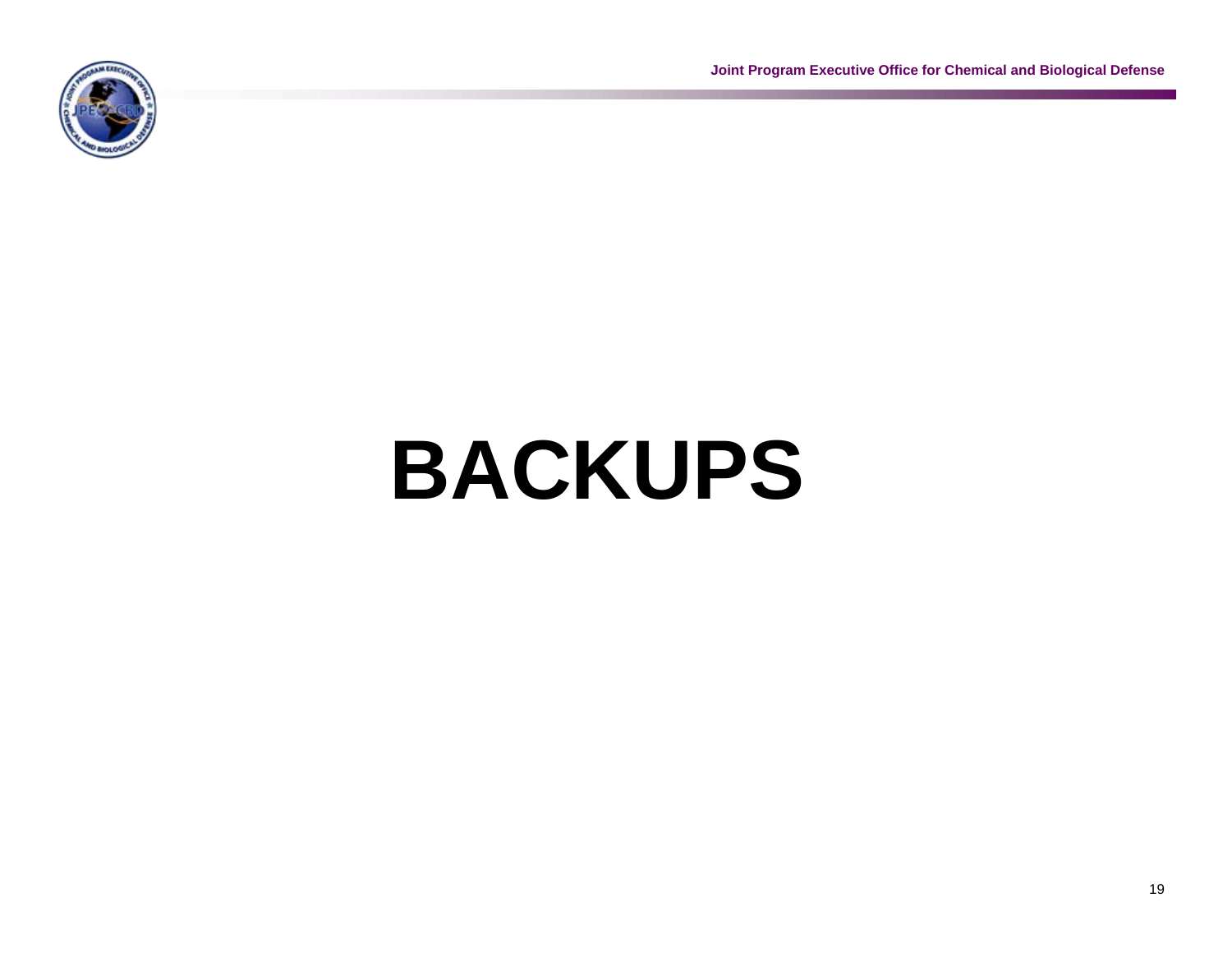**Joint Program Executive Office for Chemical and Biological Defense**

![](_page_19_Figure_1.jpeg)

### **ARCHITECTURE MIGRATION STRATEGY** *- DISCIPLINED EVOLUTION OF DESIGN TO MEET THE VISION!*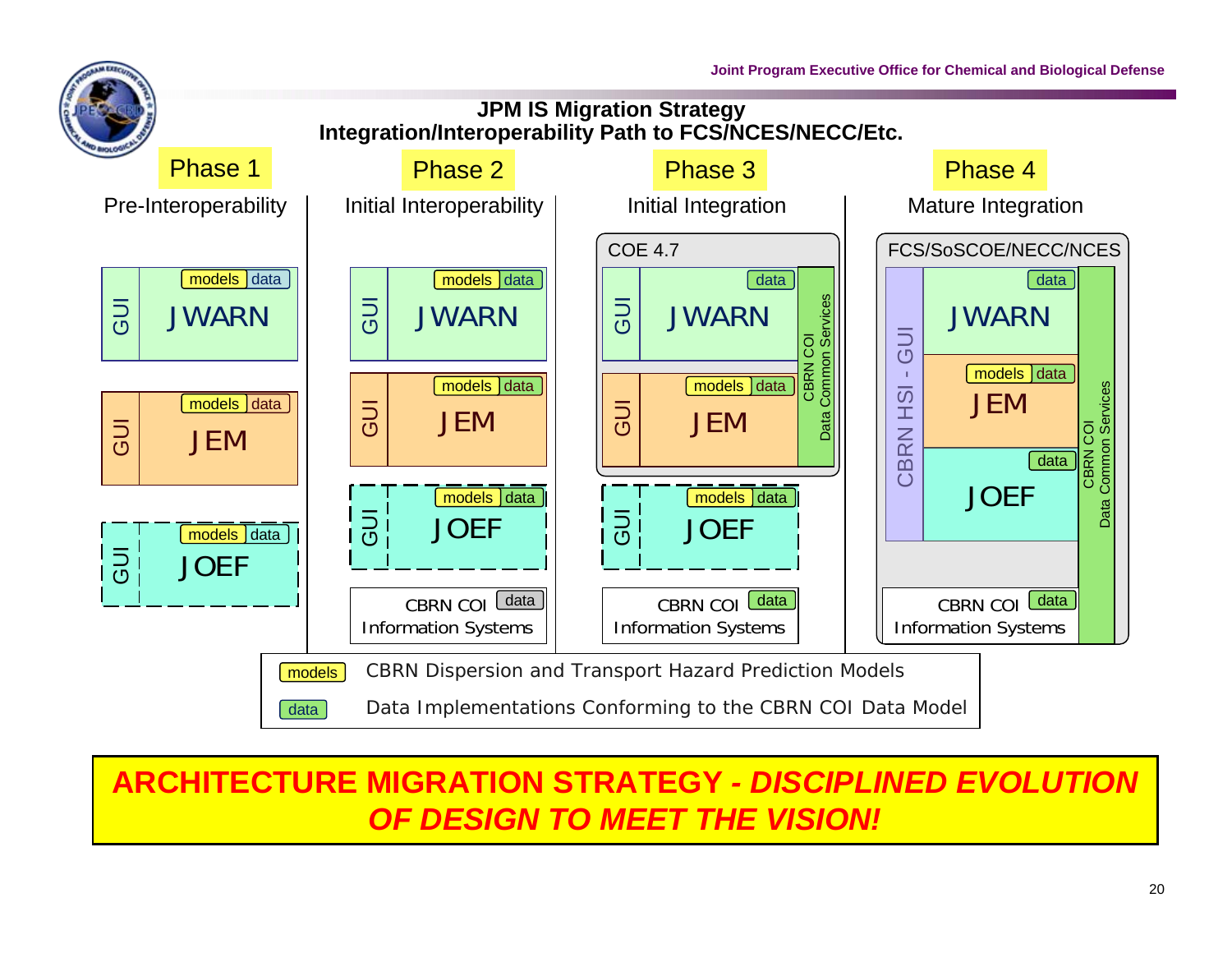![](_page_20_Picture_1.jpeg)

### **Joint CBRN Defense Functional Concept**

• **SHAPE –** Provides the ability to characterize the CBRN hazard to the force commander - develop a clear understanding of the current and predicted CBRN situation; collect and assimilate info from sensors, intelligence, medical, etc., in near real time to inform personnel, provide actual and potential impacts of CBRN hazards; envision critical SENSE, SHIELD and SUSTAIN end states (preparation for operations); visualize the sequence of events that moves the force from its current state to those end states.

![](_page_20_Figure_4.jpeg)

• **SENSE – The capability to continually provide the information about the CBRN situation at a time and place by detecting, identifying, and quantifying CBRN hazards in air, water, on land, on personnel, equipment or facilities. This capability includes detecting, identifying, and quantifying those CBRN hazards in all physical states (solid, liquid, gas).**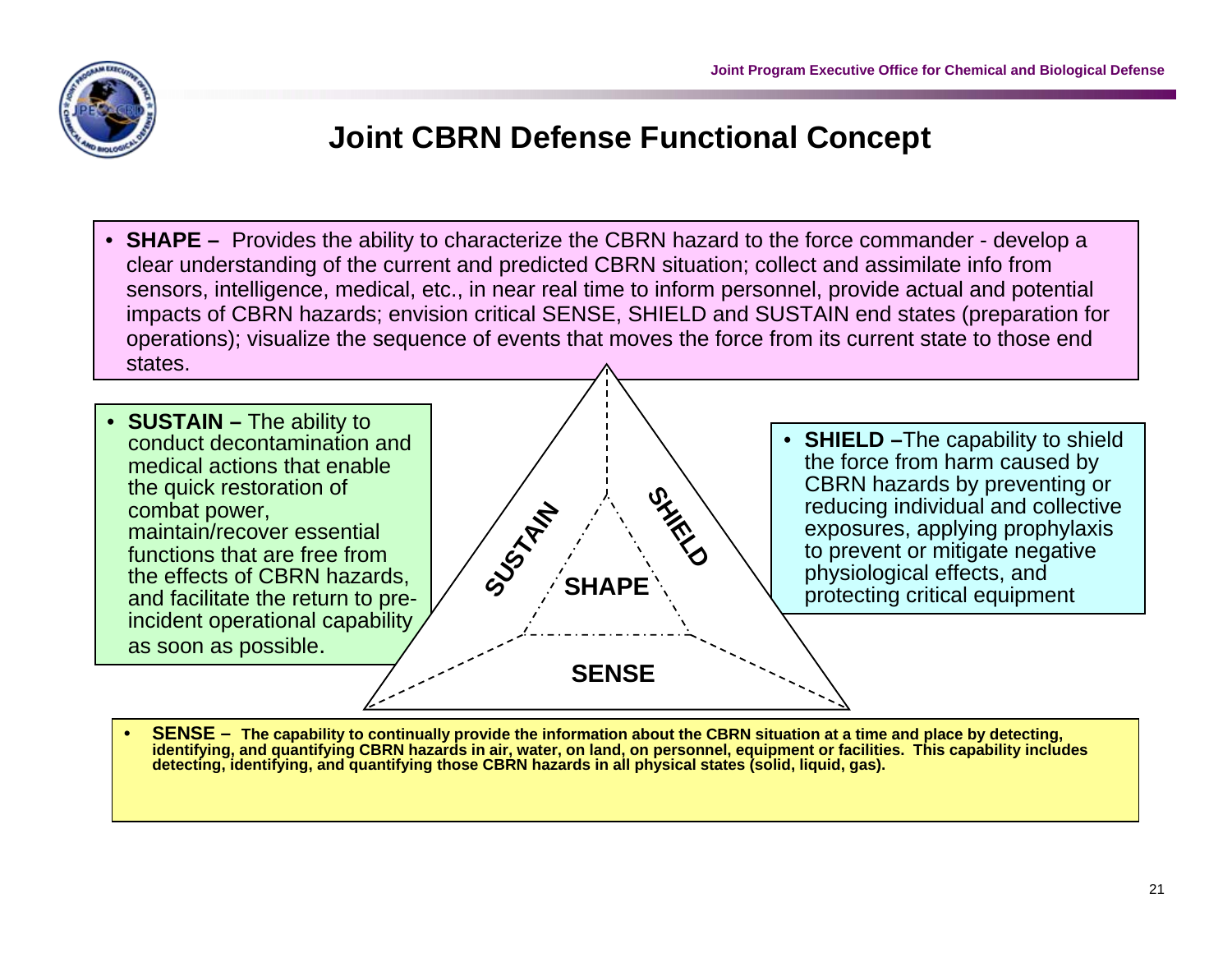![](_page_21_Picture_0.jpeg)

**TO - BE**

![](_page_21_Figure_3.jpeg)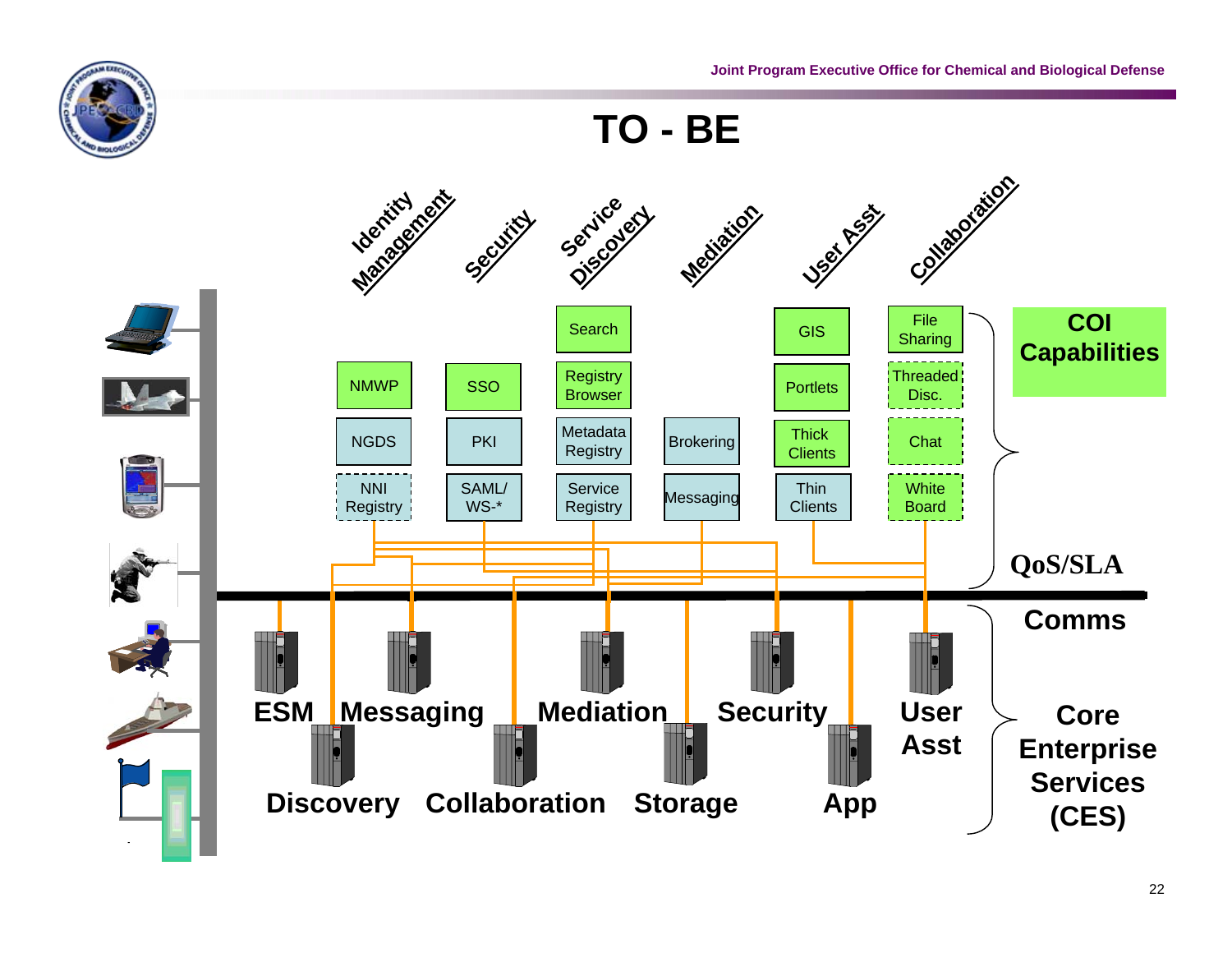![](_page_22_Picture_1.jpeg)

### **DoD Current Activities**

- **GIS interoperability**
	- **GIS applications availability via common open standards (OGC)**
		- **GIS targets**
			- **FalconView, Joint WebCOP(JWC), OSWebCOP, Joint Battlespace Viewer (JBV), googleMap, GoogleEarth, C2PC**
- **COE migration to SOA's**
	- **Messaging**
		- **Using Exchange and outlook plugins from DMS program to bridge from COE to COTS**
		- **Migrate off CMP and UCP**
	- **Publish/Subscribe**
		- **Leveraging current GCCS-M initiatives like Joint translator forwarder(JXF).**
		- **Asynchronous messaging using JMS and the BEAWLS segments**
		- **RT Bridges NDDS, OMG-DDS, SPLICE**
	- **Registry/directory for lookups**
		- **Active Directory to LDAP configurations for finding services and enterprise management of users and applications**
		- **NCES Service discovery and Service Registry (UDDI)**